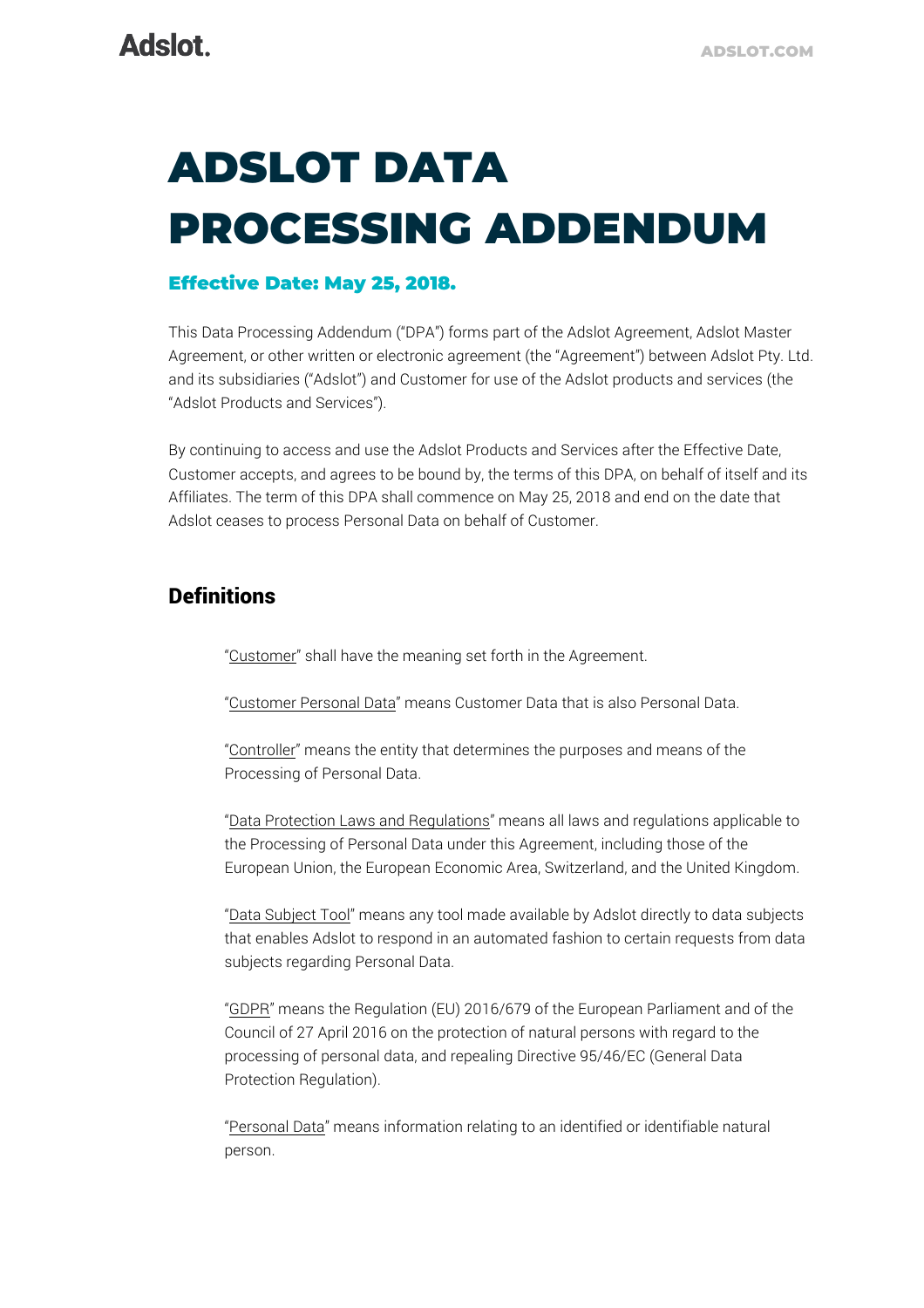# **Adslot**

"Personal Data Incident" means a breach of Adslot's security systems that results in the accidental, unlawful, or unauthorised destruction, loss, alteration, unauthorised disclosure of, or access to, Personal Data. A Personal Data Incident does not include activities that do not compromise the security of Customer Personal Data including unsuccessful log-in attempts, denial of service attacks and other mitigated attacks on networked systems.

"Processing" means any operation or set of operations which is performed upon Personal Data, whether or not by automatic means, such as collection, recording, organisation, structuring, storage, adaptation or alteration, retrieval, consultation, use, disclosure by transmission, dissemination or otherwise making available.

### Data Processing

Roles of the Parties. The parties agree that with regard to the Processing of Customer Personal Data under the Agreement, Customer is the Controller and Adslot is the Processor. Each party will comply with the obligations applicable to it under the Data Protection Laws and Regulations with respect to the Processing of Personal Data.

**Customer's Processing of Personal Data**. Customer shall, in its use of the Adslot Products and Services, Process Customer Personal Data in accordance with the requirements of Data Protection Laws and Regulations. Customer shall have sole responsibility for establishing the lawful means by which Customer acquires and uses Personal Data.

Adslot as Processor. Adslot shall only process Customer Personal Data on behalf of, and at the direction of, the Customer.

Adslot as Controller. Adslot may also be an independent Controller for some Personal Data relating to you, your employees or partners. Please see Schedule 1 for details about this Personal Data which we control. When we process Personal Data as a Controller, you acknowledge and confirm that the Agreement does not create a joint-Controller relationship between you and us.

**Purposes of Processing**. Adslot shall only Process Personal Data in accordance with (i) Customer's written instructions, (ii) the terms of the Agreement, and (iii) any applicable Order Forms and/or Statements of Work. Adslot shall have a right to Process certain categories of Personal Data on behalf of Customer for certain defined purposes, as more expressly set forth in Schedule 1.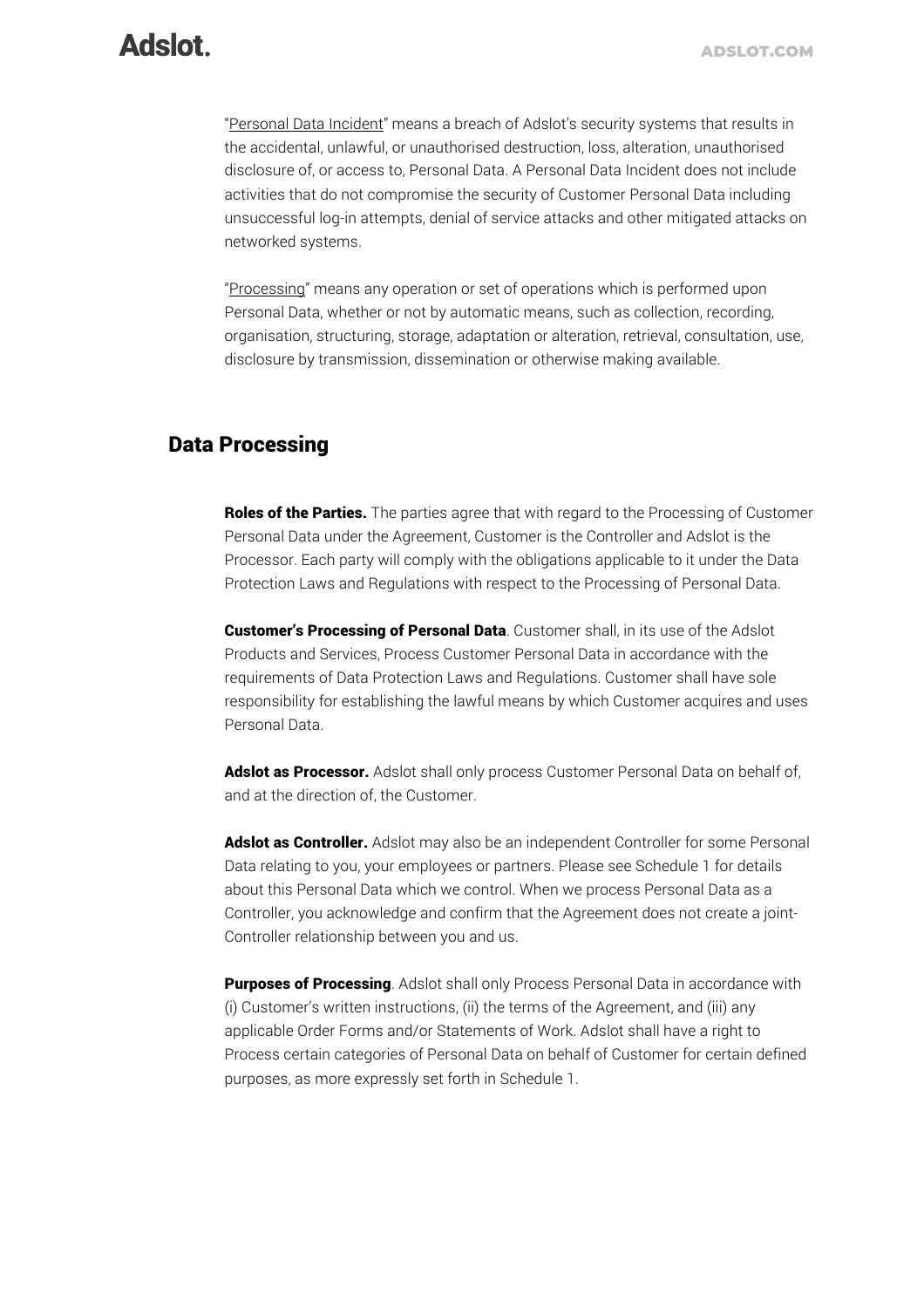### Rights of Data Subjects.

If a data subject requests information from Adslot via a Data Subject Tool about the processing of Personal Data, then Adslot will automatically respond to such request in accordance with the standard functionality of the Data Subject Tool. If the request is not made via the Data Subject Tool and/or the Data Subject Tool is not able to respond to such request in an automated fashion, then Adslot shall provide reasonable assistance to Customer in responding to written information requests from data subjects, solely to the extent permitted by law and technical limitations.

The Data Subject Tool can be found at www.adslot.com/privacy-policy/

Customer acknowledges that Adslot may not be able to verify the personal identity of an individual Data Subject in order to respond to a subject access request. Requests for assistance may be sent to privacy@adslot.com.

# Technical and Security Safeguards.

Systems. Adslot shall maintain appropriate technical and organisational policies, procedures and safeguards for protection of Customer Personal Data, including protection against unauthorised Processing, and against destruction, loss, alteration, damage, or unauthorised disclosure of or access to, Customer Personal Data. A summary of Adslot's technical and organisational policies is attached here as Schedule 2.

**Confidentiality.** Adslot shall ensure that all personnel responsible for Processing Customer Personal Data enter into customary confidentiality agreements, which shall govern the access, use and treatment of Customer Personal Data by Adslot.

Access by Adslot Employees. Adslot shall use commercially reasonable efforts to limit access to Customer Personal Data to those individuals that require access to Customer Personal Data in order to provide the Adslot Products and Services to Customer.

**Personal Data Incident Notifications.** Adslot shall maintain Personal Data Incident management policies and procedures and shall, as soon as reasonably practicable and in accordance with the timelines required by the Data Protection Laws and Regulations, notify Customer of any Personal Data Incidents that result in the unauthorised or illegal destruction, loss, alteration, disclosure of, or access to, Customer Personal Data that is stored or Processed by Adslot. Adslot will take prompt action to mitigate any harm to Customer and/or Customer's Personal Data.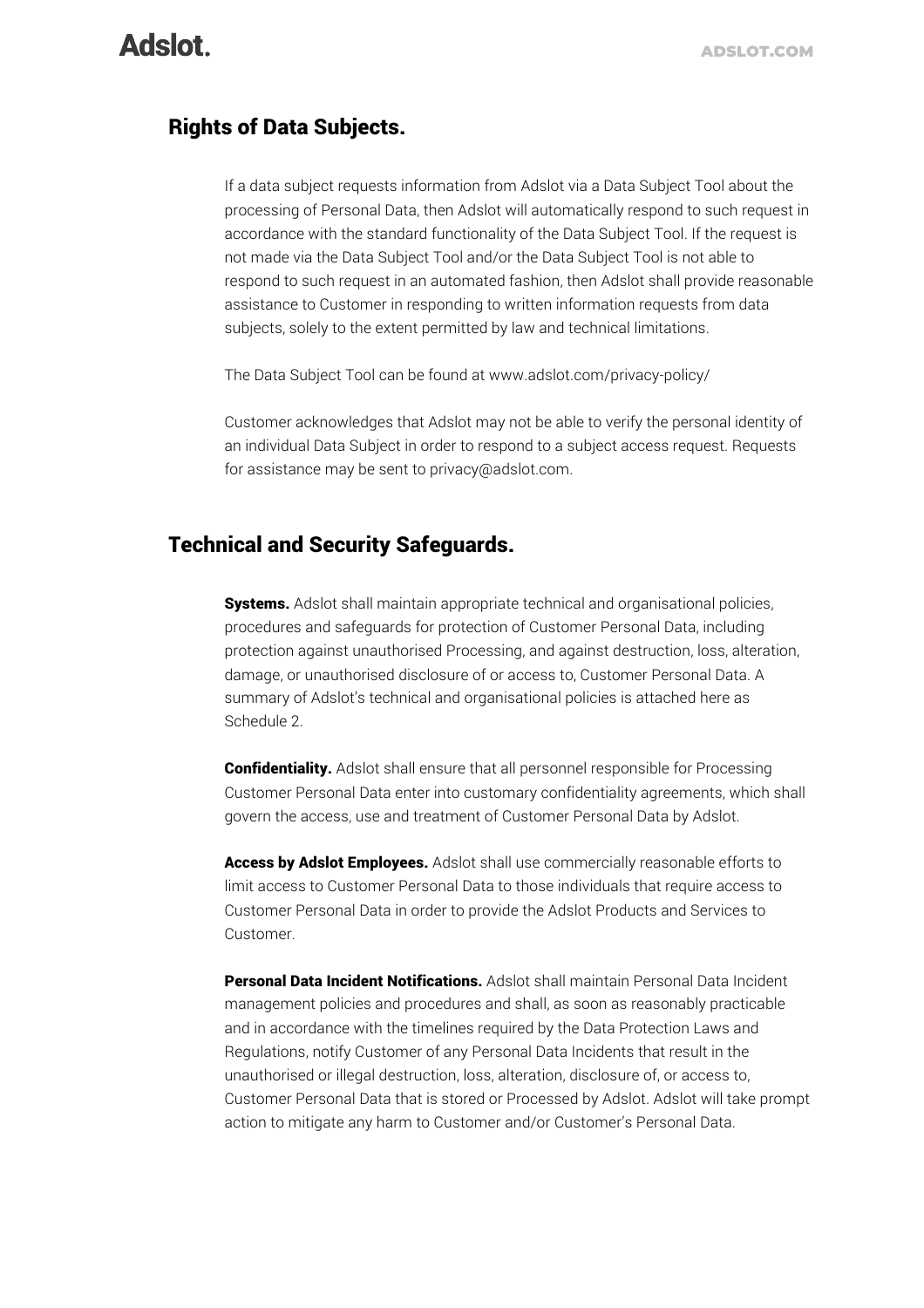# **Adslot**

## Removal and Deletion of Customer Data.

Upon the request of Customer and/or at the conclusion of the Agreement Term, Adslot shall, to the extent feasible taking into account the functionality of the Adslot Products and Services, delete Customer Personal Data from its systems, as soon as reasonably practicable, but no later than one hundred eighty (180) days of Customer's request.

# Data Protection Officer.

Adslot has appointed a Data Protection Officer ("DPO") that is responsible for assisting with compliance obligations in Europe. The DPO may be reached at privacy@adslot.com.

### Sub-Processors.

Customer acknowledges and agrees that Adslot may engage Sub-Processors to assist with the hosting and storage of Customer Personal Data. Adslot shall use commercially reasonable efforts to enter into a written agreement with each Sub-Processor that contains data protection obligations no less protective than those in the DPA. Current Sub-Processors are identified in Schedule 3.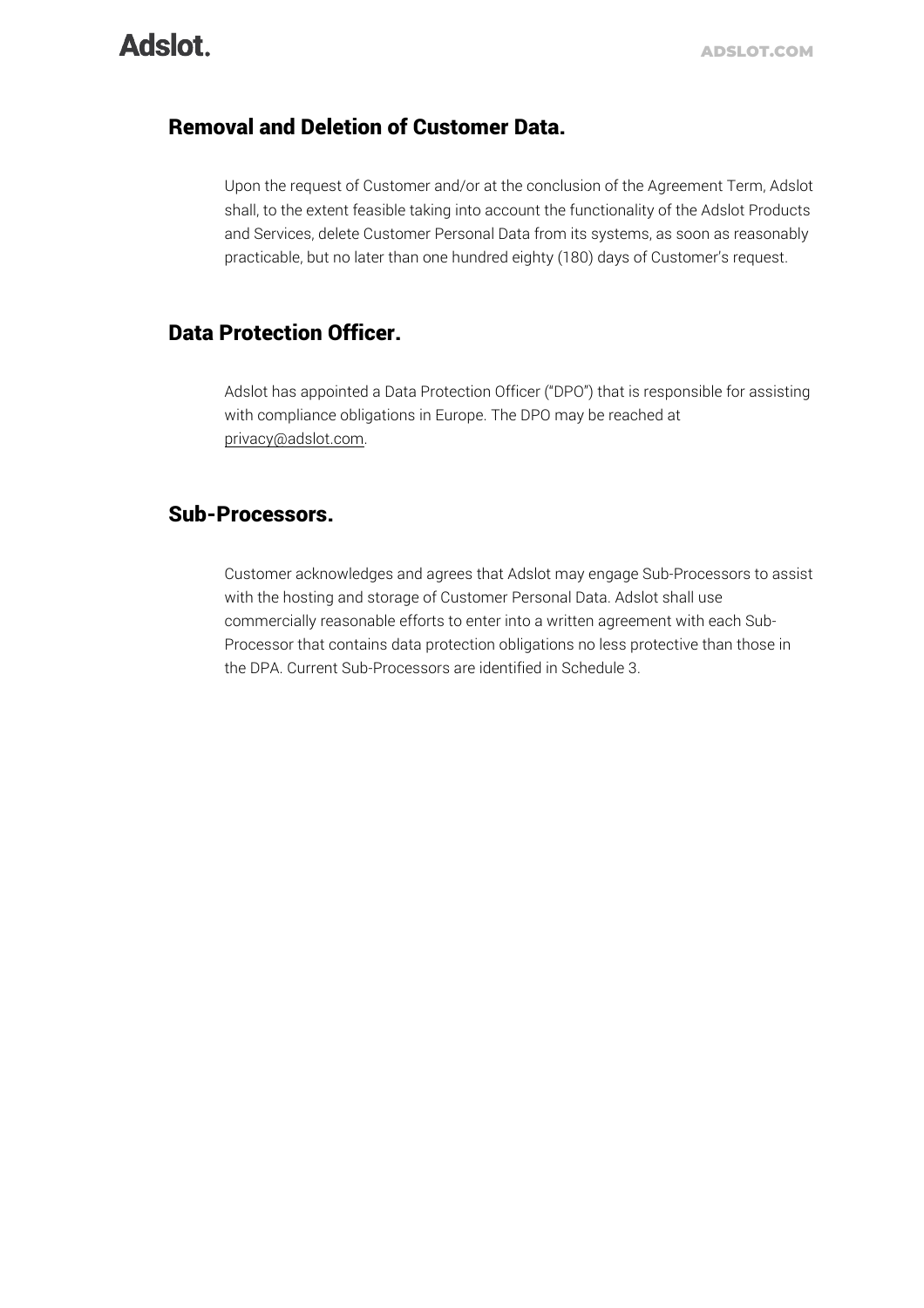# SCHEDULE 1

### Description of Personal Data and Processing Activities

# Types of Personal Data

#### Adslot as Controller

- Contact details such as your name, address, telephone number and email address (as provided by you).
- Details regarding the transactions you undertake or authorise using our Products and Services.

#### Adslot as Processor

On behalf of Customer, Adslot Processes the following types of Personal Data:

- Cookie IDs
- Mobile Advertising IDs (IDFA and AAID)
- IP Address
- Non-Precise Geo-Location Data
- Web browsing information
- Mobile application usage information
- Inferred and declared behavioural data
- Demographic information, such as age and/or gender

# Categories of Data Subjects

On behalf of ourselves, Adslot collects Personal Data from individuals that use its Products and Services.

On behalf of Customer, Adslot collects Personal Data from individuals that engage with content online – through a web browser, mobile application, or direct marketing activities. These individuals include prospects, customers, business partners and vendors of Customer.

# Nature and Purpose of Processing

Adslot will Process Personal Data as necessary to provide the Adslot Products and Services to Customer

Adslot Processes Personal Data, as instructed by Customer. for the following purposes:

● Interest based advertising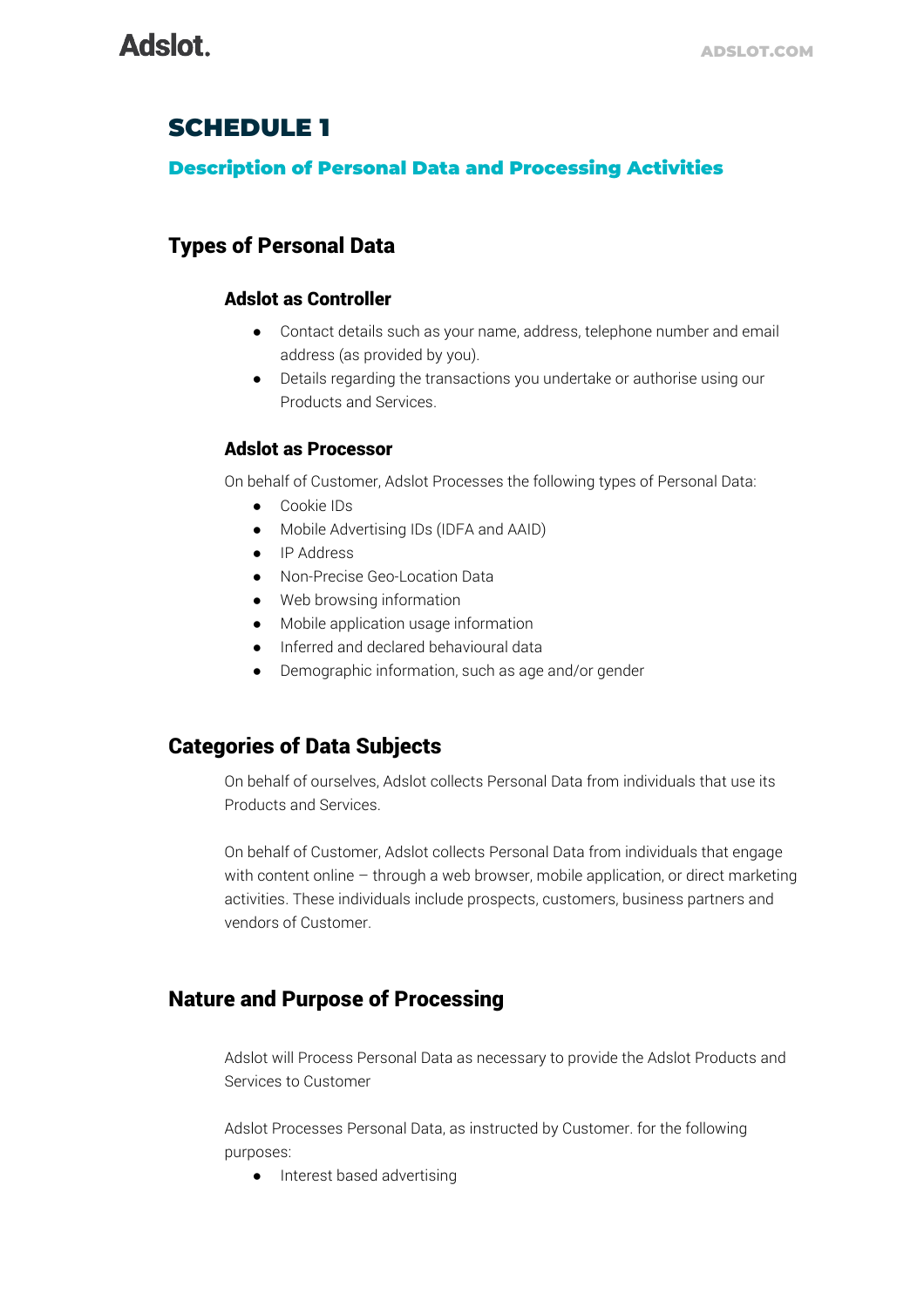# **Adslot**

- Cross device matching
- Personalised content delivery
- Campaign analytics and insights
- ID syncing
- Market research

# Special Categories of Data

At the request and direction of Customer, Adslot may Process special categories of data.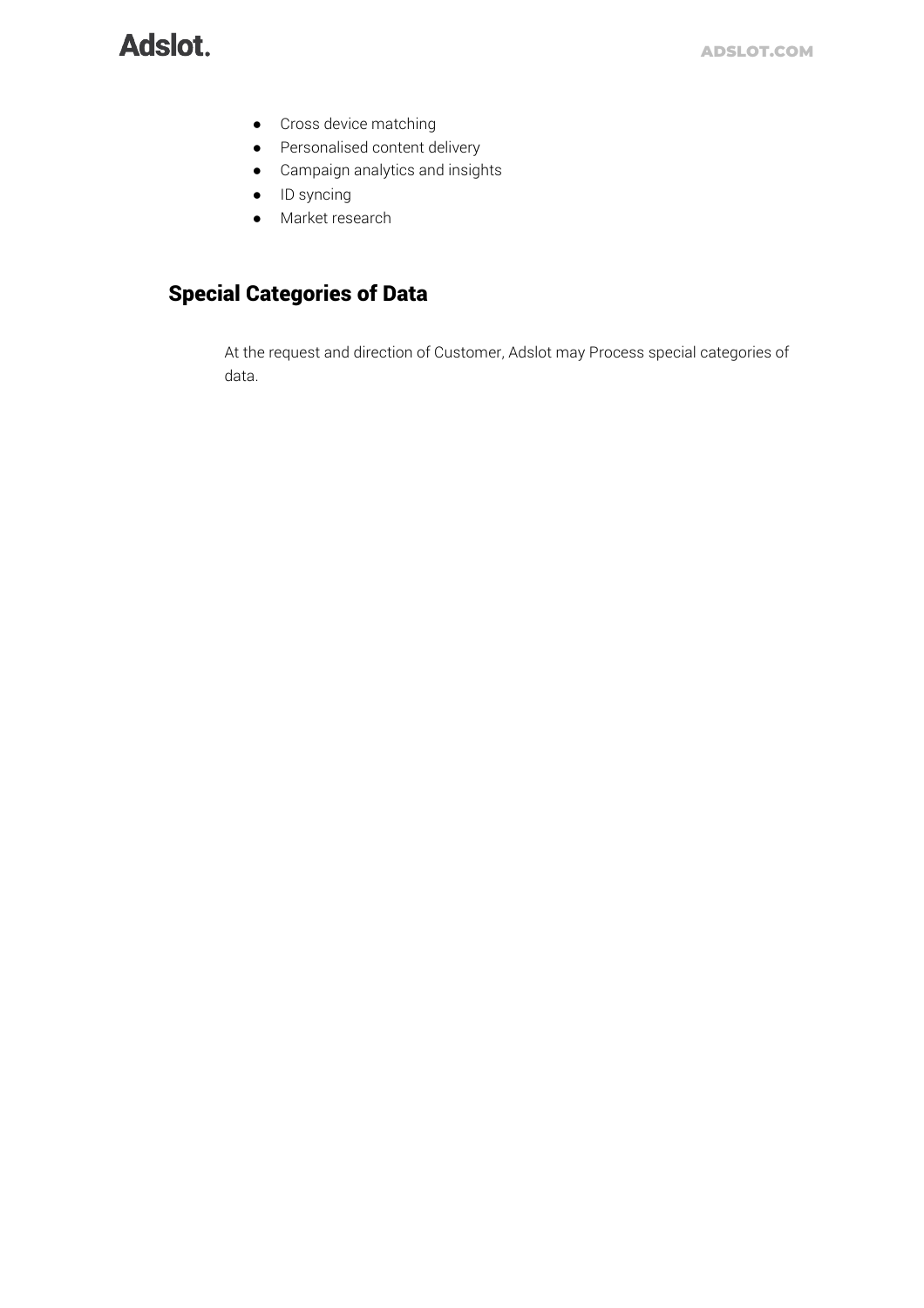# SCHEDULE 2

#### Technical and Security Safeguards

### Data Transmission

All customer interactions with the Adslot Products and Services are encrypted in transit with Secure Sockets Layer (SSL) technology using industry standard encryption practices.

### Application Security

All user access to the Adslot Products and Services is protected by granular user privileges, including distinct read/write privileges. These privileges are packaged into reusable and customisable roles. Individual users are granted any number of roles, thus providing the capability to control specific responsibilities and access levels within a customer's organisation.

### Development Practices

Adslot utilises industry-standard source code management systems to manage the introduction of new code into the product suite. Access to the code repositories is granted on an as needed basis only to employees within the Technology and Engineering organisations.

### Hosting Infrastructure

Adslot infrastructure is hosted in a combination of Amazon Web Services (AWS) and Microsoft Azure facilities. Both are top tier hosting providers with hardened and redundant facilities management practices. Adslot does not maintain any physical access to the AWS or Azure facilities, and remote access is restricted to named operations staff on as needed basis. They provide a fully redundant and fault tolerant infrastructure, including on site power generation in the event of the failure of a public utility. The Adslot footprint within the facilities is itself internally fault tolerant and fully redundant at the hardware, software, and connectivity layers.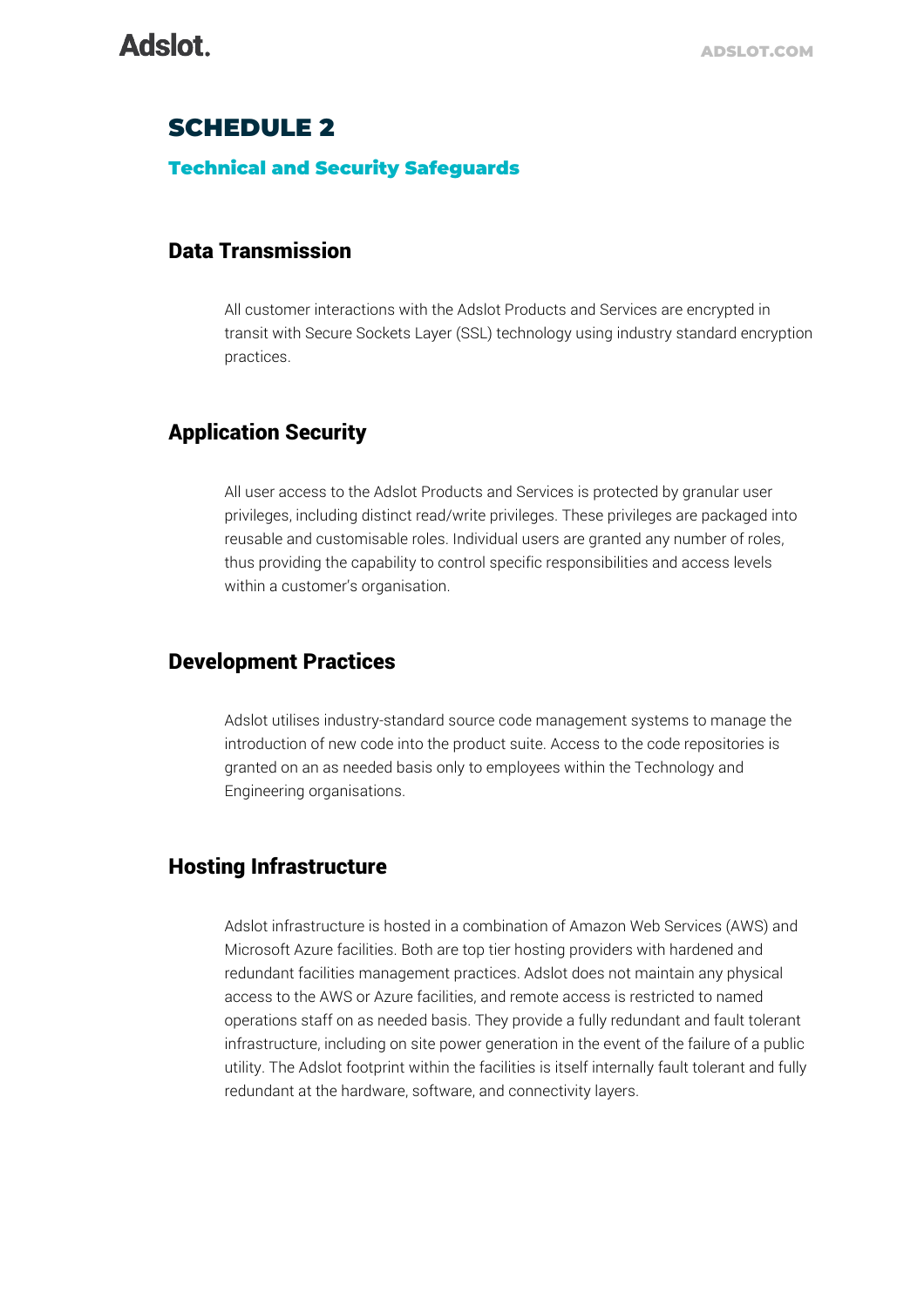# Adslot.

# Configuration Management

Adslot utilises automated configuration management tools to manage application runtimes and configuration parameters across our infrastructure, with access restricted to staff that support releases and operations. Within the configuration management information architecture, credentials used by automated systems (e.g. database logins) are isolated from general application configuration parameters to further limit access to such credentials.